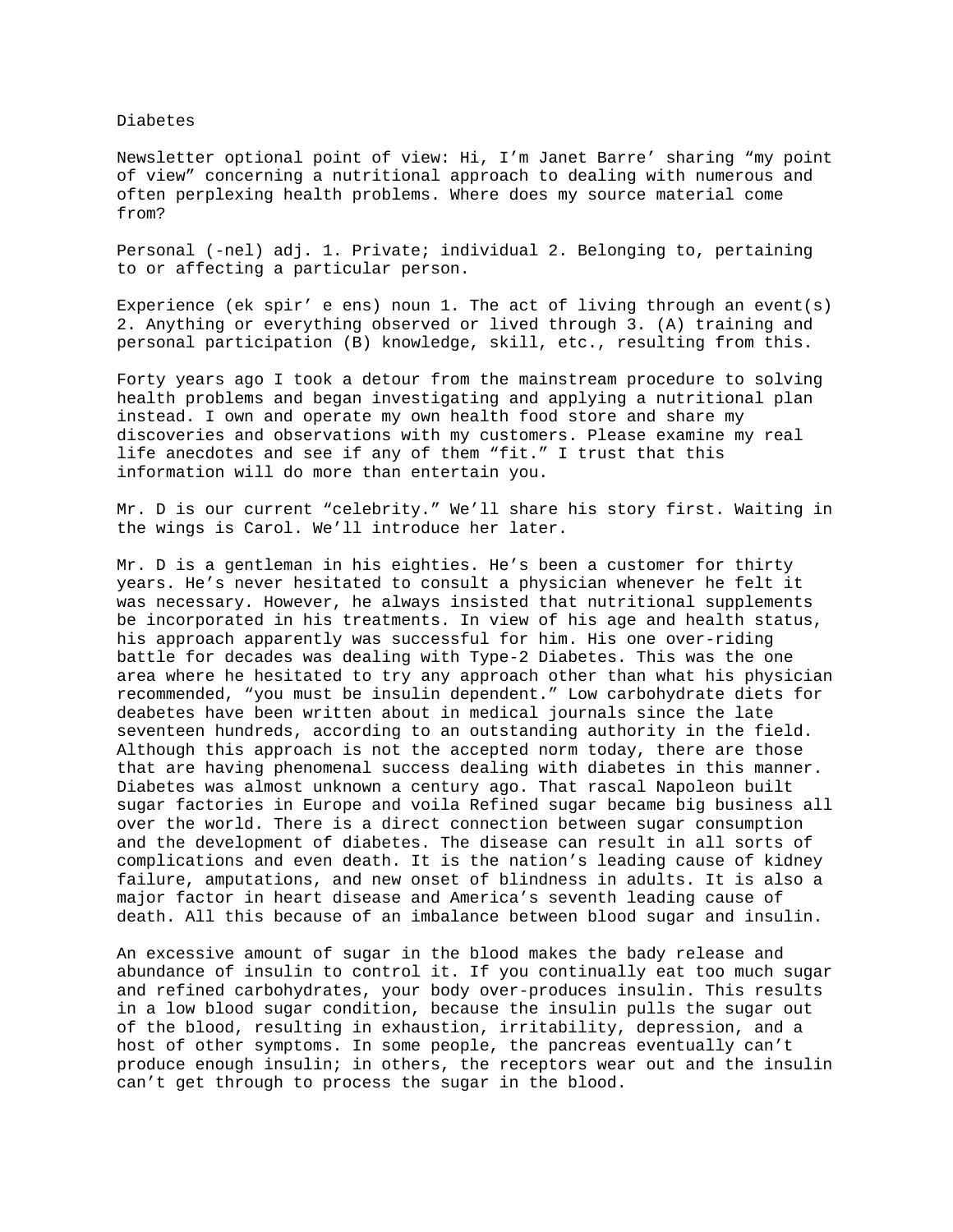In cultures where there has been absolutely no diabetes reported previously, the introduction of sugar into their diets changed the "report." Within 20 years, they experienced almost as much diabetes as our culture does. If eating too much sugar and refined carbohydrates can create this imbalance, then what is the apparent solution to help bring back the balance? I'll let you think about it.

For years I asked Mr. D to "think about it". Guess what? He finally "thought about it". Guess what else? He investigated all of the available information on making this change from the diet that had been prescribed for him all these years. He stopped eating the foods that evoke high blood sugar and added supplements that help to stabilize the blood sugar balance. Guess what else? There were some who were not happy with the changes he was making. Guess what else? He did it anyway. Guess what else? His 300 and 350 blood sugar readings dropped steadily and held at about 120. Guess what else? He got his energy back and started walking 2- 3 miles a day. Guess what else? He didn't need his insulin anymore. It's available if he ever needs it, but that's not the case for now. Guess what else? I'm really happy that Mr. D decided to "think about it". Enter center stage, Carol. This bubbly thirty-ish young lady appeared at my counter one morning looking like a picture perfect movie star, not someone with serious health problems. However...she had been diabetic for years and was getting worse. She had eye problems and circulation problems, the whole gamut. Too often she would pass out and her children would have to watch the ambulance pull up in front of their house and look on helplessly as the attendants worked on their mom or taook her away to the emergency room. I reiterated the entire conversation that I had with Mr. D and others in the same situation. She was desperate, but apprehensive. I outlined the program and showed her the supplements, explaining what they would do and why. I gave her a book to read written by a cardiologist who treats not only with insulin if necessary but mainly with diet and supplements.

I told her to "think about it". I told her that I wasn't looking for a sale. I wrote everything down and suggested she buy the supplements at another store if she wanted to, but at least try it. It would either help or do nothing. Guess what? She "thought about it". Guess what else? She tried it. Guess what else? She kept requiring less and less insulin. Guess what else? She would intermittently stuff herself with sugar and carbs and have to increase her insulin Guess what else? She was so impressed with her "new approach" and its success that she asked me to come and speak at her diabetes support group. Guess what? Every person, except for one said they would be too afraid to change the way they were dealing with their diabetes even though they knew that some of thie medications came with a "warning: increased risk of cardiovascular mortality". Even though they knew that their disease can produce complications in small blood vessels in the eyes and kidneys and can result in heart disease and other cardiovascular complications. Even though they were already experiencing some of these complications

Carol was amazed that all but one wouldn't even "think about it". Guess what? The one that "thought about it" decided NOT to try anything new. Guess what else? Mr. D and Carol don't have to worry about that "warning: increased risk of cardiovascular mortality".